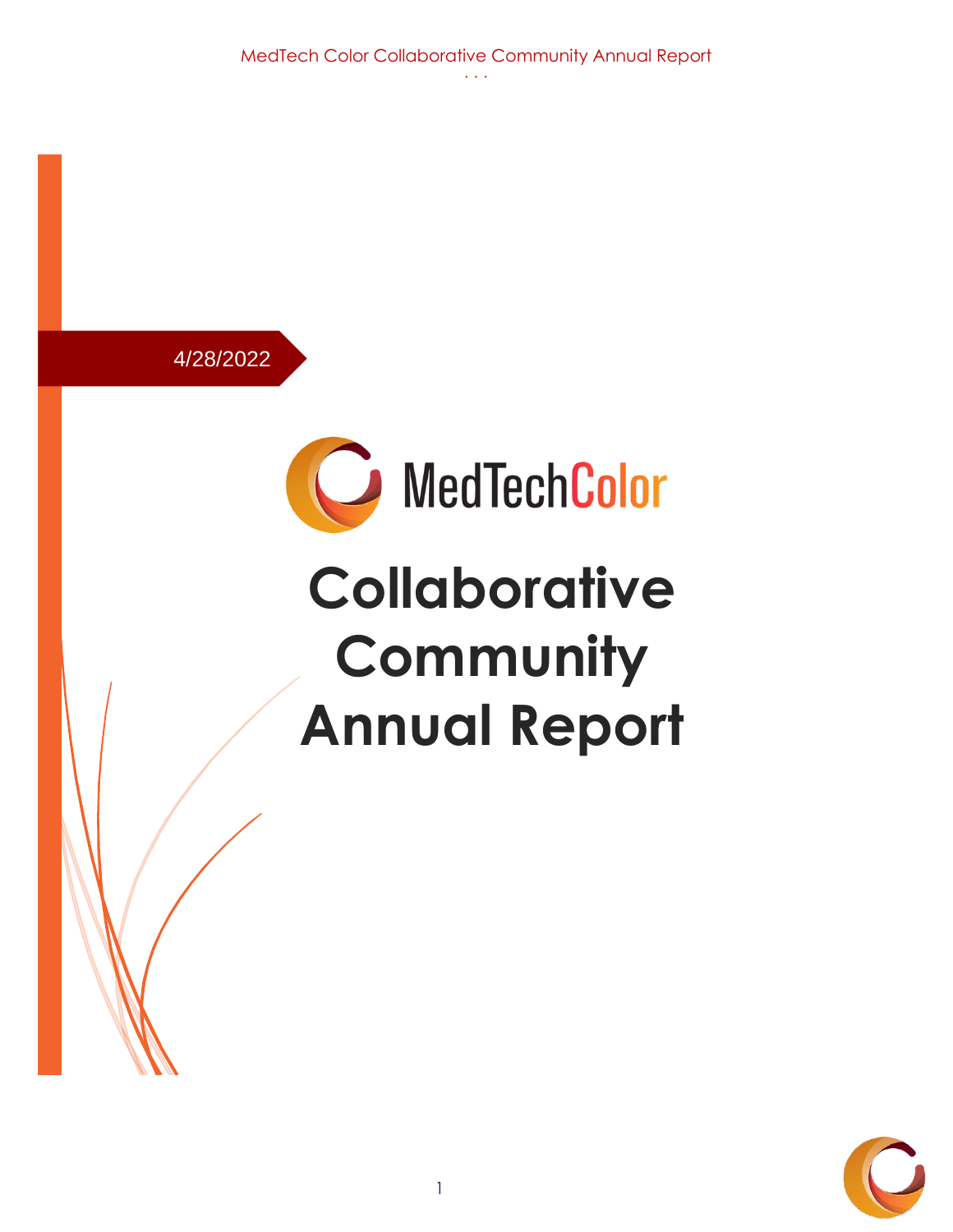## **MedTech Color Collaborative Community Annual Report**

#### **Collaborative Community Overview**

MedTech Color has convened this [Collaborative Community](https://medtechcolor.org/collaborative-community/) to create a forum in which a diverse cross-section of MedTech industry stakeholders can work together to identify issues and opportunities for improvement of current practices, share and curate existing knowledge, and develop evidencebased solutions to address racial and ethnic minority health issues in medical device product development and clinical research. The Collaborative Community will work to develop targeted strategies, including education and awareness activities, guidelines, best practices, and thought leadership to increase the awareness, understanding, access, engagement, and participation of racial and ethnic minorities.

Our community is comprised of volunteers united by our common drive, passion, and dedication for creating more diverse and representative populations in clinical research. The potential to support better patient outcomes by promoting greater diversity in medical device development fuels our mission.

#### **Key Accomplishment and Takeaways**

We have achieved several milestones in our first year. We created a framework for collaboration that leverages the diverse experiences, insights, and dynamic leadership of our 55 members, from over 25 different organizations. Our Steering Committee and Executive Planning Committee provided guidance and support to each of the four subcommittees: Recruitment and Retention, Disease State Awareness, Evidence Development, and Product Development and Clinical Research. Our subcommittees collaborated to advance our core objectives.

Our Steering Committee leads efforts to refine our work streams and areas of focus to develop problem statements for each of our four subcommittees. We also contributed to a growing body of thought-leadership on diversity and inclusion in medtech with two successful webinars: "Demystifying Clinical Trials: Engaging Patients and Communities of Color in Clinical Research" and "Product Development and Clinical Research – Learning to Design with Diversity and Inclusion in Mind: A Fireside Chat with Leading Experts Transforming Healthcare Across MedTech." We received great feedback from these webinars. Participants were particularly impressed with the candor, transparency, and diverse perspectives of our panelists. We shared perspectives from patients, clinicians, industry executives and regulators on the challenges and opportunities to create more diverse and inclusive clinical trials and product development strategies. We incorporated learnings from these webinars in our plans for future Collaborative Community events. We published "A Call to Action'' that builds upon themes in our first webinar by describing steps to promote more diverse and inclusive clinical trial recruitment and retention strategies.

We held the first in a series of focus-groups with patients from historically under-represented groups to hear their perspectives and experiences. In addition, and in collaboration with the American Medical Association, we held a virtual panel discussion on the Physician Innovation Network exploring how women have historically been underrepresented in clinical research. We plan to use these learnings to develop targeted programs and outreach to address both health equity concerns and ways to

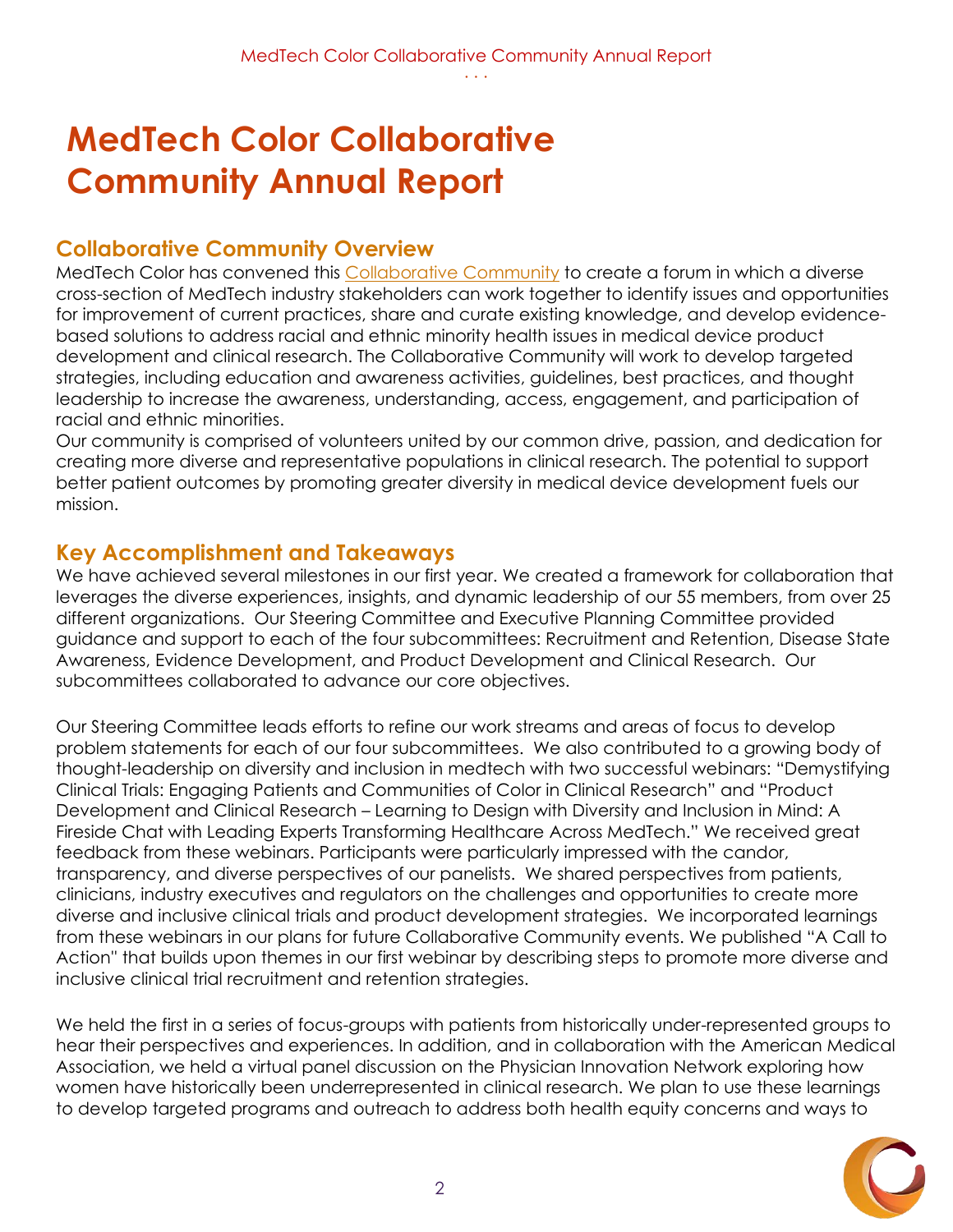reduce barriers to clinical trial participation for Black women and other historically underrepresented groups.

With direction from the Steering Committee, we developed workstreams and objectives to drive our mission for 2022 and beyond. This report includes our dashboard, which highlights proposed activities and work streams for the future. Each workstream harnesses insights from our members to address diversity, equity, and inclusion within clinical research and product development.

Below we summarize our learnings and best practices, subcommittees, and problem statements as well as proposed activities for 2022 and beyond.

#### **Learnings and Best Practices**

We leveraged the input and collective feedback from our members to learn and implement practices to support our future activities. In our first year, we:

- Held monthly new member orientation meetings
- Established a regular meeting cadence with agendas defined objectives
- Recorded and archived meeting minutes
- Initiated regular touch points with subcommittee chairs to:
	- o Ensure that individual subcommittee needs are considered, and concerns addressed
	- o Support refinement of each subcommittee's mission, focus, goals, and objectives
	- o Encourage cross-committee collaboration on common goals
- Engaged all members and aligned on overall objectives of the Steering Committee
- Defined the deliverables of the Steering Committee to support the Subcommittees
- Ensured the Steering Committee maintained effective follow-up timelines for decision-making on subcommittee requests
- Developed a Collaborative Community Member Portal for direct communication and document management
- Established a formal Budget Committee and approval process for funding requests

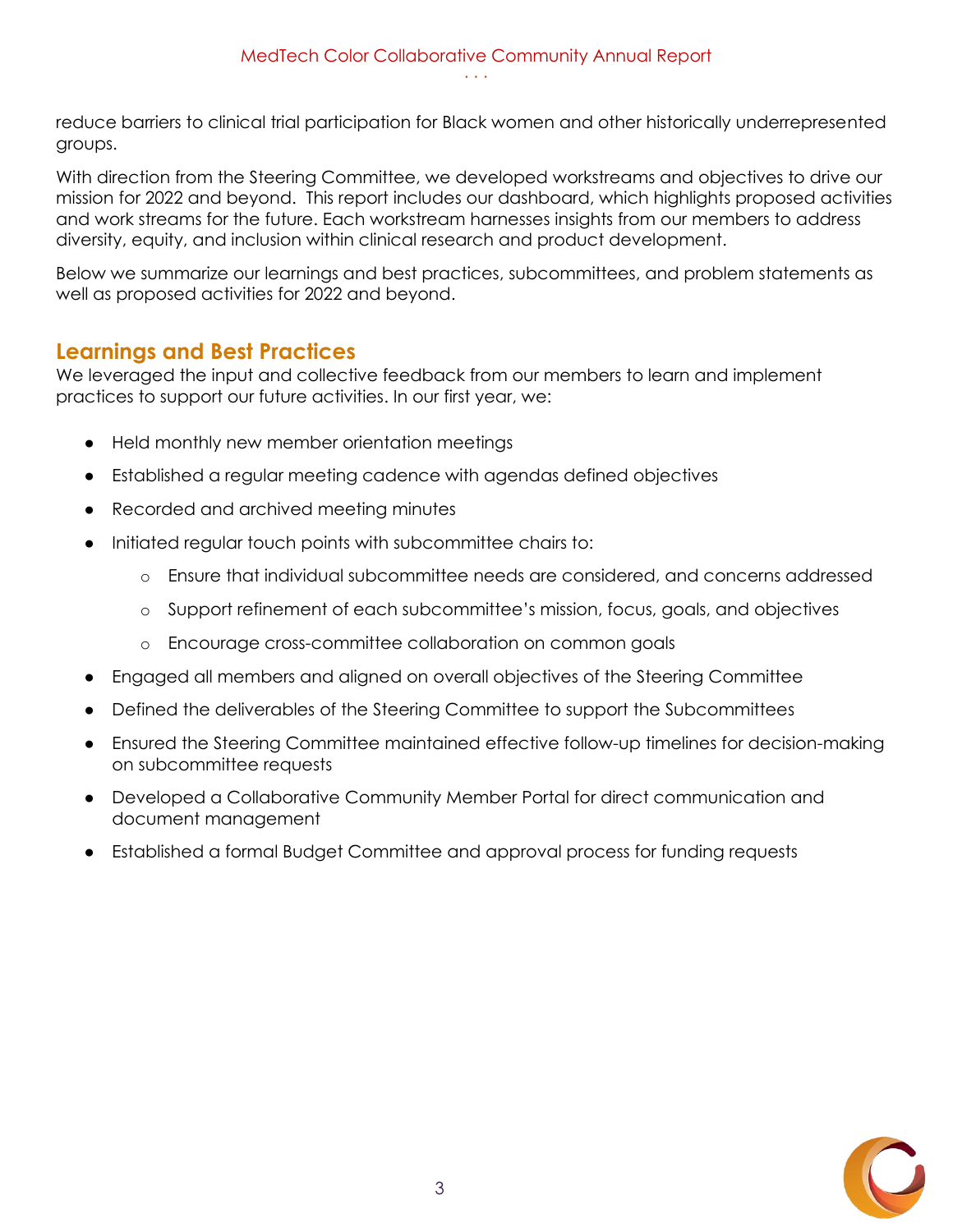#### **Collaborative Community Subcommittees**

- 1. Disease state awareness, prevalence, and symptomatology presentation in racial and ethnic minority populations.
- 2. Recruitment and retention of minority patients, investigators, and other stakeholders in product development throughout the lifecycle and clinical research.
- 3. Product development and clinical research.
- 4. Evidence development, analysis and identification of unmet needs and minority health issues.

#### **Subcommittee Problem Statements**

#### **1. Disease State Awareness**

The Disease State Awareness Subcommittee will focus its efforts on creating a customizable, best practice model that includes community members representing ethnic minority and racial groups, alongside healthcare providers, to accelerate the identification of solutions that advance access to cost effective care. The goal is to develop practices to address both access to care and awareness of care.

#### **2. Recruitment and Retention**

The Recruitment and Retention Subcommittee will focus its efforts on racial and ethnic minority populations that are historically underrepresented in clinical trials due to a lack of access to trials and/or to clinical trial investigators, which impacts health outcomes and proposed care guidelines for communities of color.

#### **3. Product Development and Clinical Research**

The Product Development and Clinical Research Subcommittee will focus its efforts on the multifactorial underrepresentation of diverse patients in medical device development which results in a lack of high-quality scientific knowledge resulting from well-designed clinical trials, applicable to drive continuous improvement in clinical care decisions.

#### **4. Evidence Development and Pipeline**

The Evidence Development Subcommittee will focus its efforts on transforming the way medtech generates, uses, and communicates scientific evidence by including diverse populations, researchers, and innovators to improve patient outcomes, and continuity of experience that builds trust in clinical research and adoption of technology.

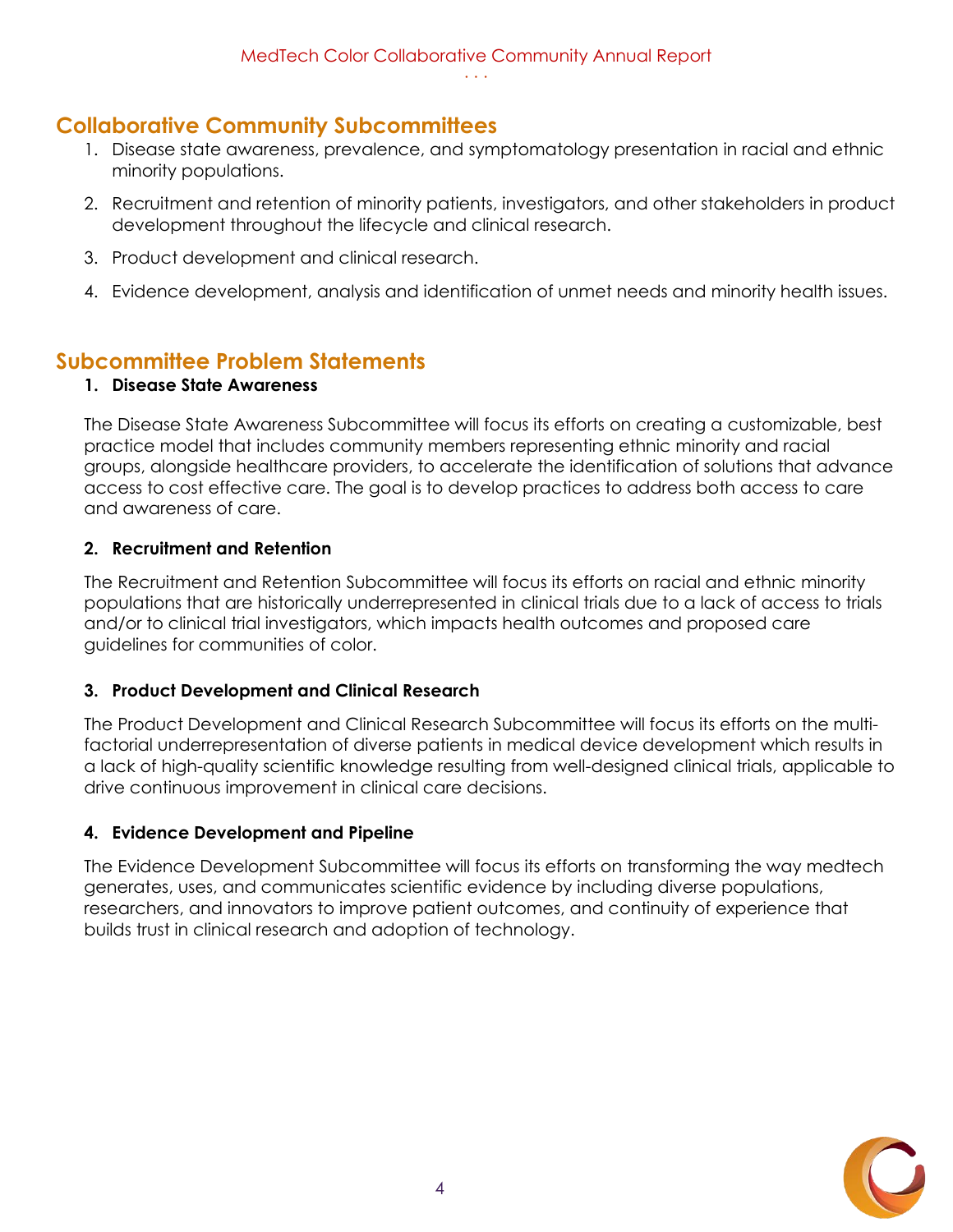#### **Subcommittee Activity Dashboard COMPLETED ACTIVITIES/DELIVERABLES**

| Date of<br><b>Completion</b>   | <b>Activity</b>                                               | <b>Description</b>                                                                                                                                                                                                                                                                                                                                                                                                                                                                                                                                                                          |
|--------------------------------|---------------------------------------------------------------|---------------------------------------------------------------------------------------------------------------------------------------------------------------------------------------------------------------------------------------------------------------------------------------------------------------------------------------------------------------------------------------------------------------------------------------------------------------------------------------------------------------------------------------------------------------------------------------------|
| <b>Disease State Awareness</b> |                                                               |                                                                                                                                                                                                                                                                                                                                                                                                                                                                                                                                                                                             |
| Q3 2021                        | <b>Mission Statement</b>                                      | The purpose of the Disease State Awareness<br>subcommittee is to develop a customizable, best<br>practice model that creates lasting partnerships with<br>ethnic minority and racial groups that can serve as<br>community advisors to identify regional health/clinical<br>disparities including symptom presentation,<br>prevalence, and disease pathways. The<br>subcommittee values the meaningful engagement of<br>community members and healthcare providers to<br>collaborate and identify solutions that advance<br>access to cost effective care.                                  |
| Q3 2021                        | Defining the "Why"                                            | The immediate priority of this committee is<br>commitment to advancing research, thought<br>leadership, and engagement in marginalized<br>communities. The DSA Subcommittee will address the<br>following items<br>. Building community trust and transparency within the<br>patient/consumer community<br><b>Identifying the population at-risk</b> and ensuring health<br>literacy and better engagement opportunities<br>• Providing a more equitable approach through<br>diversity - be the voice and face for marginalized<br>community representation in medical device<br>innovation |
| Q3 2021                        | <b>Gap Analysis</b>                                           | Identify current public health initiatives addressing<br>treatment disparities in marginalized populations to<br>identify gaps for team focus.                                                                                                                                                                                                                                                                                                                                                                                                                                              |
| Q4 2021                        | Identified scope for pilot project,<br>cardiovascular disease | The group agreed to select cardiovascular disease as<br>the condition for the focus groups largely given its<br>linkages to co-morbidities. They chose to potentially<br>focus on women's hearts to narrow the disease site<br>and address existing disparities.                                                                                                                                                                                                                                                                                                                            |

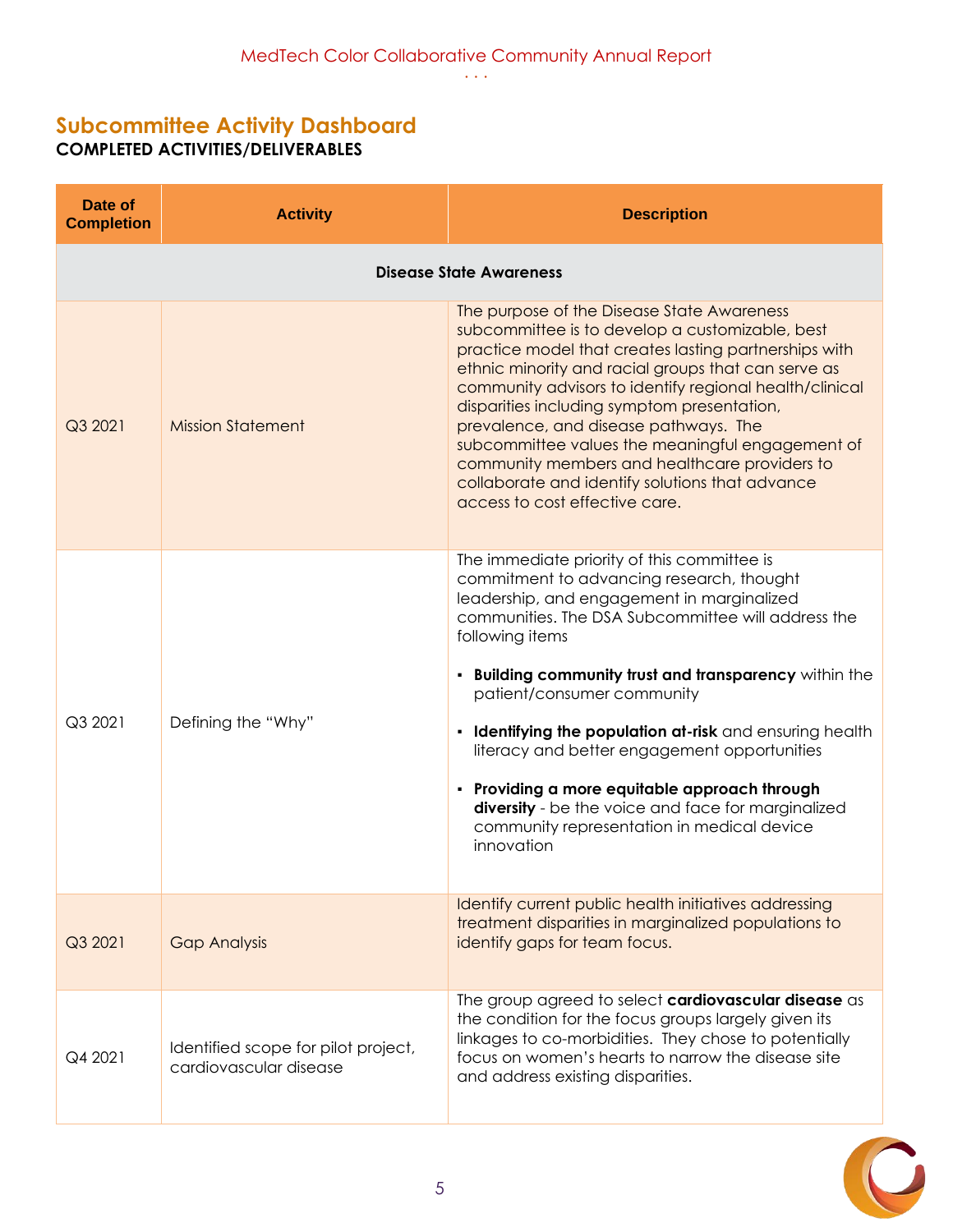∙ ∙ ∙

| <b>Recruitment and Retention</b>         |                                                                                                                                                  |                                                                                                                                                                                                                                                                                                                                                                                                                                                                                                                                                                                                                                                                                                                                                                                         |  |
|------------------------------------------|--------------------------------------------------------------------------------------------------------------------------------------------------|-----------------------------------------------------------------------------------------------------------------------------------------------------------------------------------------------------------------------------------------------------------------------------------------------------------------------------------------------------------------------------------------------------------------------------------------------------------------------------------------------------------------------------------------------------------------------------------------------------------------------------------------------------------------------------------------------------------------------------------------------------------------------------------------|--|
| $Q32021 -$<br>Q4 2021                    | <b>Identified First Subcommittee</b><br>Deliverable                                                                                              | Discuss and develop webinar on engaging<br>patients of color in clinical research<br>Defined content details<br>Speakers identified/invited<br>Develop marketing strategy                                                                                                                                                                                                                                                                                                                                                                                                                                                                                                                                                                                                               |  |
| Q4 2021                                  | Problem statement identified                                                                                                                     | Minoritized populations are historically<br>underrepresented in clinical trials due to a lack of<br>access to trials and/or to clinical trial investigators,<br>which impacts health outcomes and proposed care<br>guidelines for communities of color.                                                                                                                                                                                                                                                                                                                                                                                                                                                                                                                                 |  |
| Q4 2021                                  | <b>Webinar: Demystifying Clinical</b><br><b>Trials-Engaging Patients and</b><br><b>Communities of Color in Clinical</b><br><b>Trial Research</b> | One-hour moderated discussion designed to educate<br>diverse patient groups about the benefits of<br>participating in clinical research by "demystifying" a<br>process that many communities of color may view with<br>suspicion based on historical events, lack of<br>information, and current misconceptions.                                                                                                                                                                                                                                                                                                                                                                                                                                                                        |  |
|                                          | <b>Product Development and Clinical Research</b>                                                                                                 |                                                                                                                                                                                                                                                                                                                                                                                                                                                                                                                                                                                                                                                                                                                                                                                         |  |
| Q4 2021                                  | <b>Identified Problem Statement and</b><br><b>First Subcommittee Deliverable</b>                                                                 | Defined structural and operationalized approach that<br>reliably addresses (a) the cultural implications, bias,<br>and related issues, (b) quality of patient-provider<br>communication, (c) characterization of categories of<br>the needs of minority populations in research, (d)<br>"patient-friendly" trial design enhancements, and (e)<br>the existing and emerging research priorities in digital<br>health innovation (e.g. potentially including digital<br>biomarkers), then the barriers to understanding and<br>the active pursuit of diverse clinical trial participation<br>will likely continue.<br>Discuss and develop webinar on learning to<br>design with diversity in mind<br>Defined content details<br>Speakers identified/invited<br>Develop marketing strategy |  |
| Q1 2022                                  | <b>Webinar: Product Development</b><br>and Clinical Research-Learning to<br>Design with Diversity and Inclusion<br>in Mind                       | The first of a webinar series to foster a dialogue on best<br>practices to ground product design considerations<br>around the unique needs of the end users, while<br>elevating awareness and understanding regarding the<br>importance of including diverse, and often<br>underrepresented, participants in clinical studies.                                                                                                                                                                                                                                                                                                                                                                                                                                                          |  |
| <b>Evidence Development and Pipeline</b> |                                                                                                                                                  |                                                                                                                                                                                                                                                                                                                                                                                                                                                                                                                                                                                                                                                                                                                                                                                         |  |
| Q4 2021                                  | Problem Statement created and<br>refined                                                                                                         | Clinical data, including real world data (RWD), on<br>communities of color is neither complete nor robust.                                                                                                                                                                                                                                                                                                                                                                                                                                                                                                                                                                                                                                                                              |  |

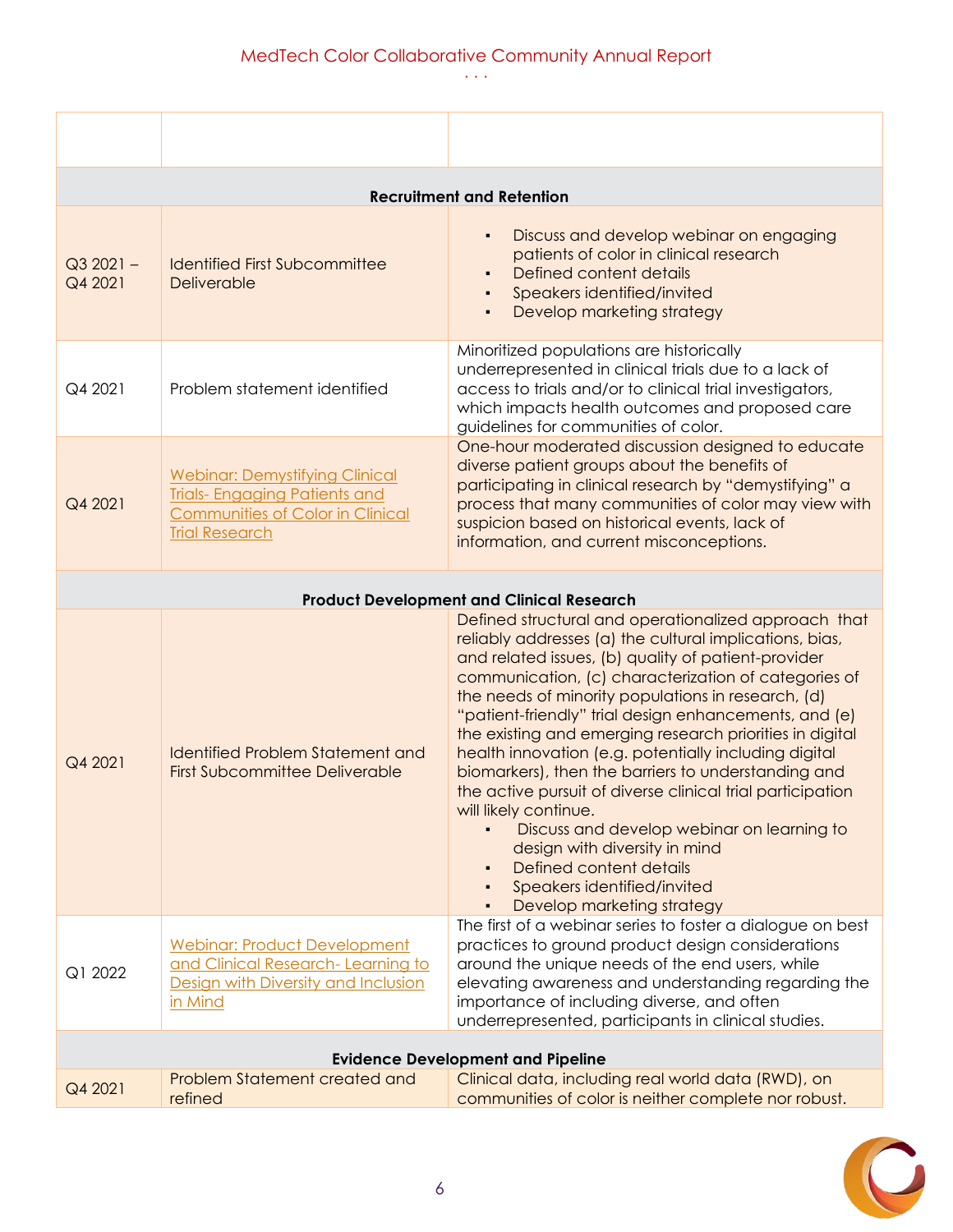|         |                                           | We need broader and more granular insights to gain<br>understanding of the root cause of health disparities.<br>The landscape is unclear on RWD data collection.<br>Access and availability for researchers and patients<br>remains a challenge.                                                                                                                                                                                                                                                                                                                                                                                                                                                                                                                  |
|---------|-------------------------------------------|-------------------------------------------------------------------------------------------------------------------------------------------------------------------------------------------------------------------------------------------------------------------------------------------------------------------------------------------------------------------------------------------------------------------------------------------------------------------------------------------------------------------------------------------------------------------------------------------------------------------------------------------------------------------------------------------------------------------------------------------------------------------|
| Q2 2022 | AMA Physician Innovation Network<br>Panel | AMA Virtual Panel Discussion on AMA Physician<br><b>Innovation Network</b><br>Topic: Improving and Diversifying Evidence- Engaging<br>Women of Color as Participants in Clinical Research<br>and Evidence Development<br>Unique healthcare needs and perspectives of women<br>of color are neither considered nor valued which is<br>demonstrated/evidenced in the disparities of health<br>outcomes. There is a need for broader and more<br>granular insights to elucidate the root causes of<br>healthcare disparities. Our goal is to understand what<br>barriers and practices exist that are influencing clinical<br>study participation in the medtech sector with the<br>intent of using this information to propose actionable<br>and measurable change. |

#### **FUTURE ACTIVITIES PLANNED 2022**

| Date of<br><b>Completion</b> | <b>Activity</b>                 | <b>Description</b>                                                                                                                                                                                                                         |
|------------------------------|---------------------------------|--------------------------------------------------------------------------------------------------------------------------------------------------------------------------------------------------------------------------------------------|
| Disease State Awareness      |                                 |                                                                                                                                                                                                                                            |
| $Q1-Q2$<br>2022              |                                 | Organize Community Advisory Boards (Community<br>Advisors, Care Providers and Community Participants)<br>and set up focus group discussions.                                                                                               |
|                              |                                 | <b>Heart to Heart Program:</b>                                                                                                                                                                                                             |
|                              | Patient / Community Input Board | The DSA subcommittee will arrange small focus groups<br>with defined targeted questions to elicit the greatest<br>need for disease state awareness regarding<br>cardiovascular disease in Richmond, Nashville, and<br>Atlanta Communities. |
|                              |                                 | What are the barriers?                                                                                                                                                                                                                     |
|                              |                                 | Evaluate understanding of treatment options - which<br>may identify a clear care plan.                                                                                                                                                     |
|                              |                                 | It is imperative that we have the 'voice' at the center<br>of our focus. Access to patients in all communities -<br>rural and metro.                                                                                                       |

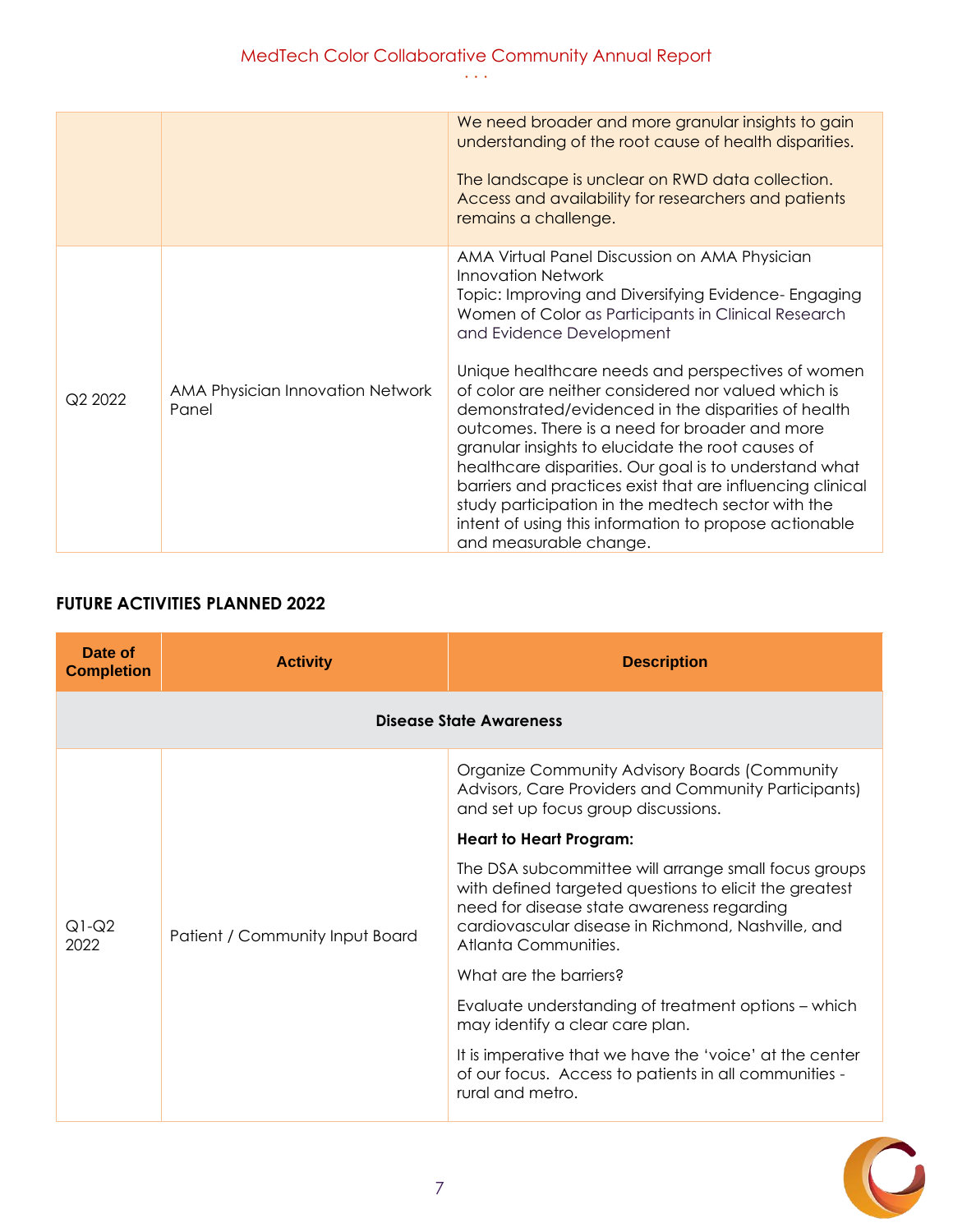∙ ∙ ∙

| Q3 2022               | <b>Care Model</b>                         | Develop customizable care models for cardiovascular<br>disease; and collaborate with Community Participants,<br>Medical device manufacturers, Hospitals/Community<br>Care providers, and Patient Advocacy groups<br>An early set of fundamental principles that:<br>• Are patient centric<br>• Address trust variable<br>• Has localized flexibility and considers equity of<br>access<br>• Supports integrated care and efficient utilization of<br>resources<br>• Has a robust and standardized set of outcome<br>measures and evaluation processes<br>• Innovative and considers new ways of organizing<br>and delivering care<br>• Sets the vision for services in the future to raise<br>awareness |
|-----------------------|-------------------------------------------|---------------------------------------------------------------------------------------------------------------------------------------------------------------------------------------------------------------------------------------------------------------------------------------------------------------------------------------------------------------------------------------------------------------------------------------------------------------------------------------------------------------------------------------------------------------------------------------------------------------------------------------------------------------------------------------------------------|
|                       |                                           | <b>Recruitment and Retention</b>                                                                                                                                                                                                                                                                                                                                                                                                                                                                                                                                                                                                                                                                        |
| $Q12022 -$<br>Q4 2022 | Repository of best practices              | Develop repository of resources, guidelines, other<br>sources of best practices on the recruitment and<br>retention of ethnic and racial minority subjects and<br>investigators in medical device clinical investigations<br>Target audiences-<br>1. Healthcare providers who serve historically<br>marginalized communities-with 1 pager on<br>how to talk to community on clinical trials<br>2. Patients-how to talk to patients about their<br>disease, and hopeful participation in clinical<br>trials<br>3. General public can use the additional<br>repository of tools                                                                                                                           |
| $Q12022 -$<br>Q4 2022 | Survey/database on diversity<br>benchmark | Develop and conduct a survey of medical device<br>manufacturers to gather information on the<br>participation of minority populations in medical device<br>clinical investigations. Current sources of statistical<br>data on minority populations in device trials are<br>fragmented. Goal is to develop a comprehensive and<br>reliable report on minority subject participation in<br>clinical investigations.                                                                                                                                                                                                                                                                                       |
| $Q12022 -$<br>Q4 2022 | Researcher/talent<br>pipeline/repository  | Develop searchable online database of clinical<br>investigators of color and/or individuals interested in<br>such positions. Database will feature short biographical<br>information, photos, areas of specialty, level of<br>expertise, etc.; accessible via MedTech Color CC<br>website; decisions to be made regarding access rights,<br>opt-in requirements, and outreach and PR strategy to<br>solicit interest participants.                                                                                                                                                                                                                                                                      |

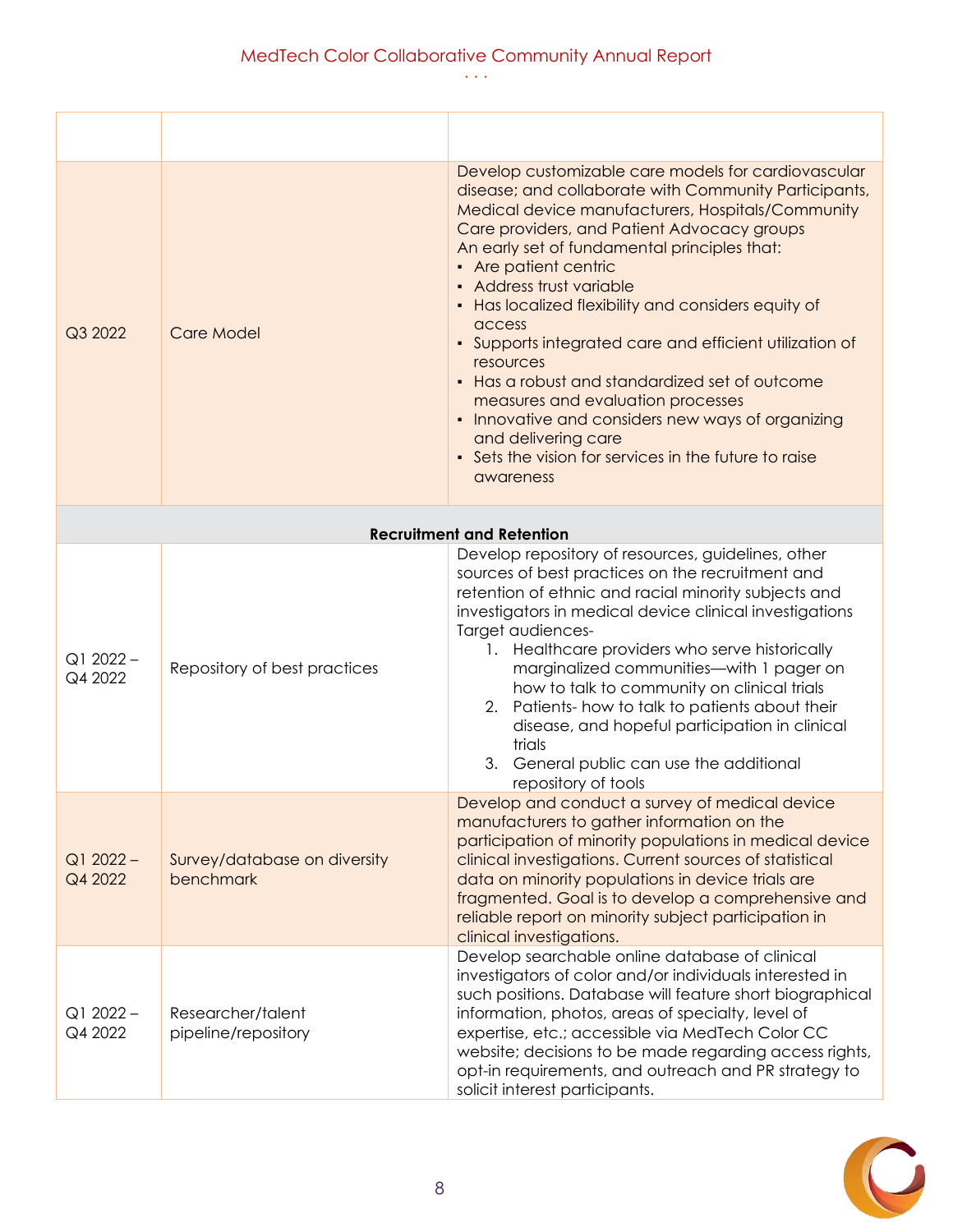∙ ∙ ∙

|                                          | <b>Product Development and Clinical Research</b> |                                                                                                                            |                                                                                                                                                                                                                                                                                                                                                                                                                                                                                                 |  |
|------------------------------------------|--------------------------------------------------|----------------------------------------------------------------------------------------------------------------------------|-------------------------------------------------------------------------------------------------------------------------------------------------------------------------------------------------------------------------------------------------------------------------------------------------------------------------------------------------------------------------------------------------------------------------------------------------------------------------------------------------|--|
|                                          | $Q2-Q4$<br>2022                                  | Webinar Series: Product<br>Development and Clinical<br>Research-Learning to Design with<br>Diversity and Inclusion in Mind | The continuation of a webinar series to foster a<br>dialogue on best practices to ground product design<br>considerations around the unique needs of the end<br>users, while elevating awareness and understanding<br>regarding the importance of including diverse, and<br>often underrepresented, participants in clinical studies.<br>The goal is to bring together trialists, medical officers,<br>strategists, and more from major medical device<br>companies to have a "fire-side" chat. |  |
|                                          | Q4 2022                                          | Database of Sites/Investigators<br>Part 1: Glossary of Product<br><b>Development and Clinical</b><br><b>Research Terms</b> | The database would provide access to<br>sites/investigators with strong desire and/or reliable<br>experience enrolling diverse patient and investigator<br>populations and is actively engaging diverse<br>participation in med device clinical trials (includes<br>prospects that may not yet participate in trials but are<br>interested).<br>An addendum will provide a glossary of terms<br>intended for patients to understand terminology used<br>in clinical trials.                     |  |
| <b>Evidence Development and Pipeline</b> |                                                  |                                                                                                                            |                                                                                                                                                                                                                                                                                                                                                                                                                                                                                                 |  |
|                                          | Q3 2022                                          | Create Guide for Repositories of<br><b>RWD</b>                                                                             | Many different organizations are housing RWD that is<br>untapped for research. There are also many other<br>organizations working with and focused on RWD. We<br>would like to develop a tool for researchers to locate<br>and access needed RWD.                                                                                                                                                                                                                                               |  |
|                                          | Q4 2022                                          | <b>MedTech Office Hours</b>                                                                                                | Host office hours with FDA and other Federal Agencies<br>to discuss the importance of ensuring diverse patient<br>populations are included in clinical trials, validated<br>PRO development tools and QoL studies. Patient<br>voices on the issue of benefit/risk must be heard.                                                                                                                                                                                                                |  |

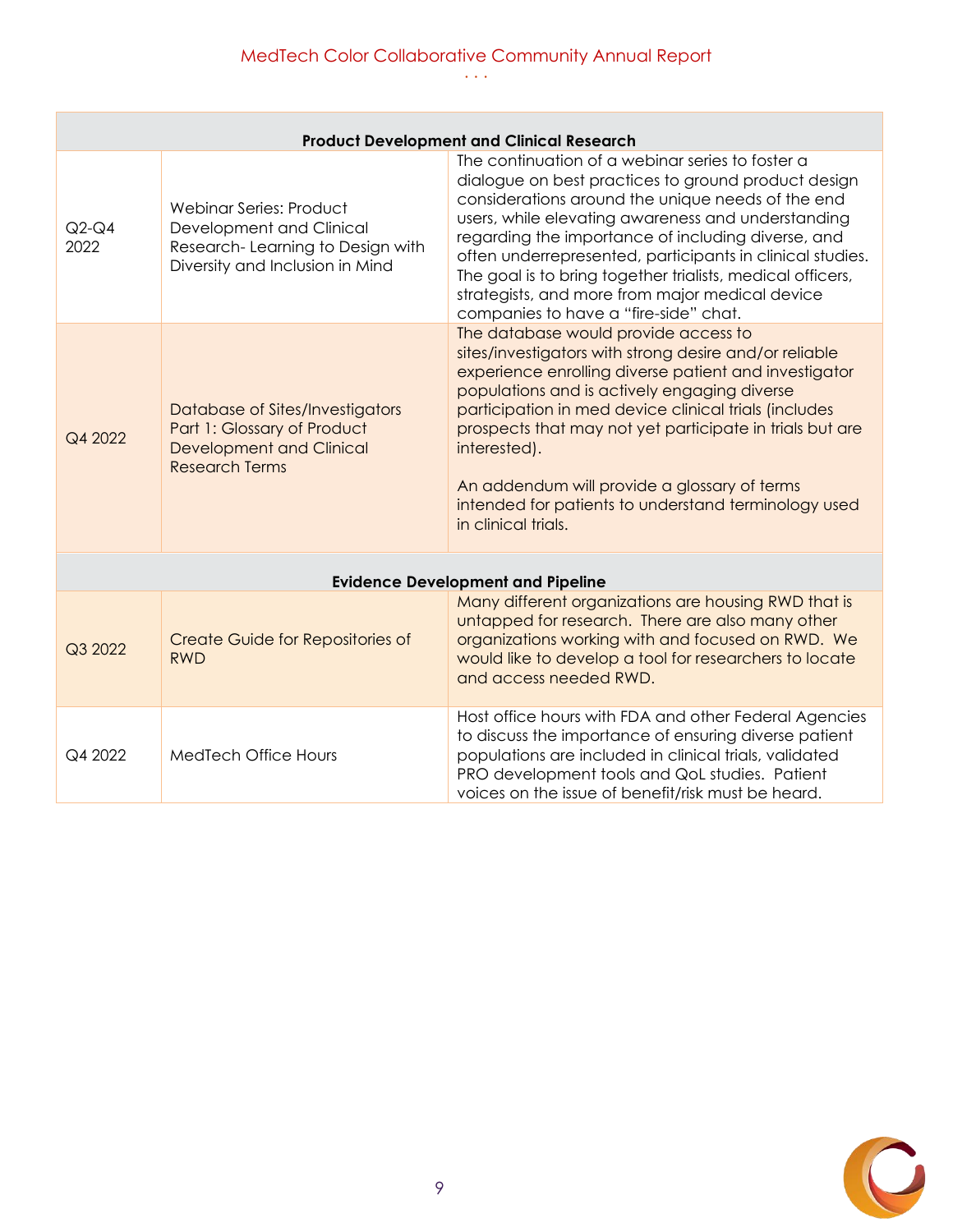#### **Ethnic Participation in US Medical Device Trials**

According to [https://clinicaltrials.gov,](https://clinicaltrials.gov/) there were 2,514 US Medical Device Trials, sponsored by Industry with results posted. Of those trials, 1,222 (45%) posted demographic data that included ethnicity:

- $\bullet$  39% White (n=581,671 patients)
- 26% Hispanic (n=318,874 patients)
- 10% Asian (n=238,889 patients)
- 8% Black or African American (n=118,369 patients)
- <1% American Indian, Native Alaskan, Native Hawaiian, Pacific Islander



#### **US Medical Device Clinical Trials Industry Participant Number by Ethnicity**

Source: Publicly posted trial results from Clinicaltrials.gov for Medical Device trials in the USA. Data generated on 20APR2022.

#### **Conclusion**

This Collaborative Community is dedicated to driving change that positively impacts patients. We are harnessing diverse perspectives to begin to close the gap in health care disparities through innovative and informative messaging, action, and engagement. We are grateful for the significant and transformative contributions of our support staff, who have been instrumental to our successes to date and critical in helping us to envision and achieve our short and long-term goals. We are also grateful for the continued support of our sponsors, FDA Liaisons, Steering Committee, Subcommittees, Executive Planning Committee and our convenor MedTech Color.